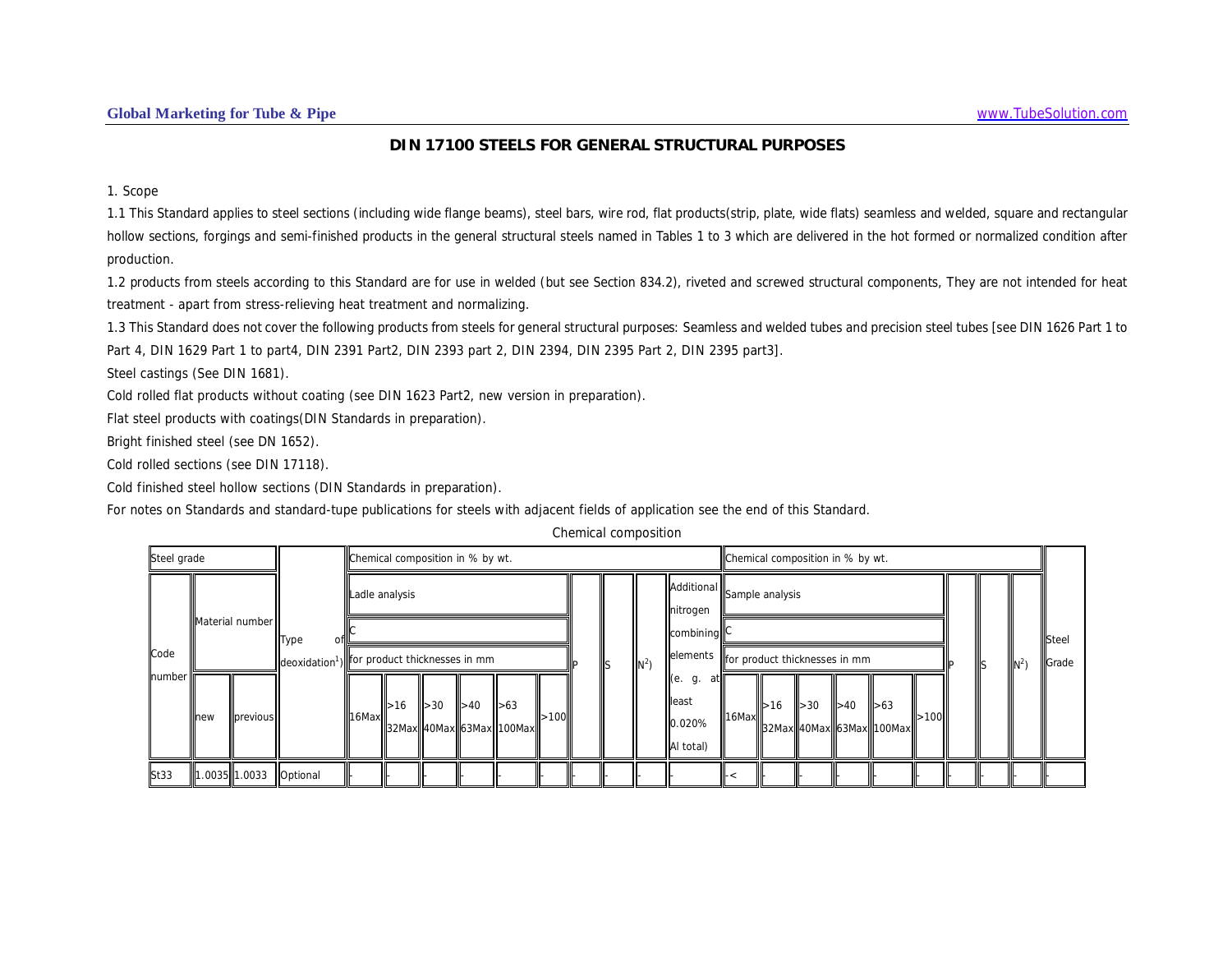| St37.2                            | 1.0037 | Optional                                                                                                                                                                                             | 0.17   | $0.20$ 0.20 0.20                                    |                  |        | $\vert$ 0.20    | 0.050 0.050 0.009                                 |  |               | 0.21                       | 0.25 | $\mathsf{II}0.25$ | 0.25           | $\mathsf{I}$ 0.25 |             |  | 0.065 0.065 0.010 St37.2  |
|-----------------------------------|--------|------------------------------------------------------------------------------------------------------------------------------------------------------------------------------------------------------|--------|-----------------------------------------------------|------------------|--------|-----------------|---------------------------------------------------|--|---------------|----------------------------|------|-------------------|----------------|-------------------|-------------|--|---------------------------|
| USt37.2 1.0036 1.0112             |        |                                                                                                                                                                                                      | 0.17   | $0.20$ 0.20 0.20                                    |                  |        | 0.20            | 0.050 0.050 0.007                                 |  |               | 0.21                       | 0.25 | 0.25              | 0.25           | $\mathsf{I}$ 0.25 |             |  | 0.065 0.065 0.09 USt37.2  |
| RSt37.2 1.0038 1.0114             |        |                                                                                                                                                                                                      | 0.17   | $0.17$ 0.17 0.20                                    |                  |        | $\vert$ 0.20    | $0.050$ 0.050 0.009                               |  |               | 0.19                       | 0.19 | 10.19             | 0.22           | $\mathsf{I}$ 0.33 |             |  | 0.060 0.060 0.010 RSt37.2 |
| St37.3 1.0116 1.0116              |        | <b>IRR</b>                                                                                                                                                                                           | 0.17   | $\vert$ 0.17 $\vert$ 0.17 $\vert$ 0.17              |                  |        | $\vert$ 0.17    | 0.040 0.040                                       |  | lyes          | 0.19                       | 0.19 | $\vert$ 0.19      | $ 0.19\rangle$ | 0.19              | 0.050 0.050 |  | St37.3                    |
| St44.2 1.0044                     |        |                                                                                                                                                                                                      | 10.21  | 0.21                                                | 0.21             | 0.22   | $\vert$ 0.22    | $0.050$ 0.050 0.009                               |  |               | 0.24                       | 0.24 | 0.24              | $\vert$ 0.25   | $\mathsf{I}$ 0.25 |             |  | 0.060 0.060 0.010 St44.2  |
| St44.3 1.0144                     |        | <b>RR</b>                                                                                                                                                                                            |        | $\vert$ 0.20 $\vert$ 0.20 $\vert$ 0.20 $\vert$ 0.20 |                  |        | $ 0.20\rangle$  | $0.040$ 0.040                                     |  | <b>Illyes</b> | 0.23                       | 0.23 | 0.23              | 0.23           | $\vert$ 0.23      | 0.050 0.050 |  | St44.3                    |
| St52.3 <sup>3</sup> 1.0570 1.0841 |        | <b>IRR</b>                                                                                                                                                                                           |        | $0.20^{4})$ 0.20 <sup>4</sup> ) 0.22                |                  | 0.22   | 0.22            | 0.040 0.040                                       |  | <b>Ives</b>   | $0.22^6$ ) $0.22^6$ ) 0.24 |      |                   | 0.24           | 0.24              | 0.050 0.060 |  | St52.3                    |
| St50.2 1.0050 1.0532              |        |                                                                                                                                                                                                      | $-5$ ) | $-5$ )                                              | $\mathbb{L}^{5}$ | $-5$ ) | .5 <sub>1</sub> | $\vert$ 0.050 $\vert$ 0.050 $\vert$ 0.009 $\vert$ |  |               |                            |      |                   |                |                   |             |  | 0.060 0.060 0.010 St50.2  |
| St60.2 1.0060 1.0542              |        |                                                                                                                                                                                                      | $-5$   | $-5$ )                                              | $\mathbb{L}^{5}$ | $-5$ ) | $5\lambda$      | 0.050 0.050 0.009                                 |  |               |                            |      |                   |                |                   |             |  | 0.060 0.060 0.010 St60.2  |
| St70.2 1.0070 1.0632              |        |                                                                                                                                                                                                      | $^{5}$ | $^{5}$                                              | $-5$             | $^{5}$ |                 | 0.050 0.050 0.009                                 |  |               |                            |      |                   |                |                   |             |  | 0.060 0.060 0.010 St70.2  |
|                                   |        | $\parallel$ ) U rimming. R killed (including balanced steel), RR special killed                                                                                                                      |        |                                                     |                  |        |                 |                                                   |  |               |                            |      |                   |                |                   |             |  |                           |
|                                   |        | $\mathbb F$ ) It is permissible to exceed the maximum value indicated, provided a phosphorous content per 0.001% N of 0.005% P below the maximum value indicated is maintained. The nitrogen content |        |                                                     |                  |        |                 |                                                   |  |               |                            |      |                   |                |                   |             |  |                           |
|                                   |        | may not, however, exceed a value of 0.0012%N in the ladle analysis and 0.0014%N in the sample analysis.                                                                                              |        |                                                     |                  |        |                 |                                                   |  |               |                            |      |                   |                |                   |             |  |                           |
|                                   |        | $\parallel$ <sup>6</sup> ) The content may not exceed 0.55%Si and 1.60% Mn in the ladle analysis or 0.60%Si and 1.70% Mn in the sample analysis.                                                     |        |                                                     |                  |        |                 |                                                   |  |               |                            |      |                   |                |                   |             |  |                           |
|                                   |        | $\uparrow$ ) Maximum 0.22% C for steels KSt 52-3 and RoSt 52-3 according to Table 3                                                                                                                  |        |                                                     |                  |        |                 |                                                   |  |               |                            |      |                   |                |                   |             |  |                           |
|                                   |        | $\mathbb P$ ) In the case of steels suitable for bright drawing according to Table 3 the following quide values for the carbon content can be assumed:                                               |        |                                                     |                  |        |                 |                                                   |  |               |                            |      |                   |                |                   |             |  |                           |
|                                   |        | 0.30% C for Z St 50-2, 0.40% C for ZSt 60-2, 0.50% C for Z St 70-2                                                                                                                                   |        |                                                     |                  |        |                 |                                                   |  |               |                            |      |                   |                |                   |             |  |                           |
|                                   |        | Maximum 0.24% C for steels KSt 52-3 and RoSt 52-3 according to Table3                                                                                                                                |        |                                                     |                  |        |                 |                                                   |  |               |                            |      |                   |                |                   |             |  |                           |

| Table 1. Grade classification and chemical composition of the steels |  |  |  |  |  |  |  |  |
|----------------------------------------------------------------------|--|--|--|--|--|--|--|--|
|----------------------------------------------------------------------|--|--|--|--|--|--|--|--|

| Steel grade    |                        | <b>Type</b>      | of Chemical composition in % by wt. |     |                         | <b>Steel Grade</b> |
|----------------|------------------------|------------------|-------------------------------------|-----|-------------------------|--------------------|
| Code<br>number |                        | $deoxidation1$ ) | Ladle analysis                      | lls | Additional<br>Initrogen |                    |
|                | <b>Material number</b> |                  |                                     |     | combining               |                    |
|                |                        |                  | for product thicknesses in mm       |     | elements<br>(e.         |                    |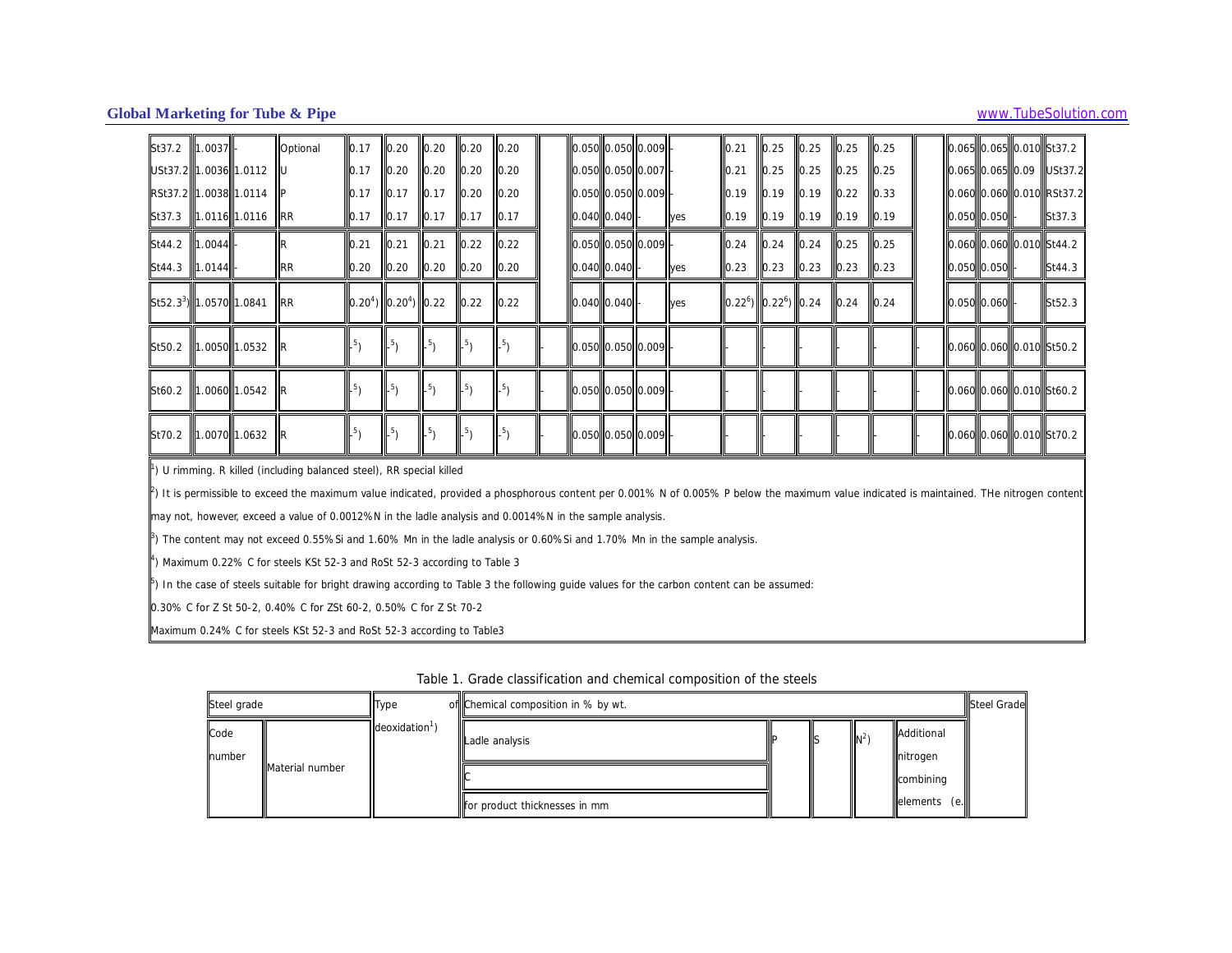|                                                      | new                                  | previous                  |                        | 16Max                        | >16<br>32Max                 | >30<br>40Max                   | >40<br>63Max                 | $\vert$ >63<br>100Max  | >100      |                                  |                                                                    |                         | lg.<br>at<br>least<br>0.020%<br>A<br>total) |                                                      |
|------------------------------------------------------|--------------------------------------|---------------------------|------------------------|------------------------------|------------------------------|--------------------------------|------------------------------|------------------------|-----------|----------------------------------|--------------------------------------------------------------------|-------------------------|---------------------------------------------|------------------------------------------------------|
| <b>St33</b>                                          | 1.0035                               | 1.0033                    | Optional               |                              |                              |                                |                              |                        |           |                                  |                                                                    |                         | $-<$                                        |                                                      |
| St37.2<br><b>USt37.2</b><br><b>RSt37.2</b><br>St37.3 | 1.0037<br>1.0036<br>1.0038<br>1.0116 | 1.0112<br>1.014<br>1.0116 | Optional<br><b>IRR</b> | 0.17<br>0.17<br>0.17<br>0.17 | 0.20<br>0.20<br>0.17<br>0.17 | 0.20<br>10.20<br>0.17<br>10.17 | 0.20<br>0.20<br>0.20<br>0.17 | 0.20 0.20<br>0.20 0.17 | <b>by</b> | 0.050<br>0.050<br>0.050<br>0.040 | $\parallel$ 0.050<br>$\parallel$ 0.050<br>$\vert$ 0.050<br>  0.040 | 0.009<br>0.007<br>0.009 | <b>yes</b>                                  | St37.2<br><b>USt37.2</b><br><b>RSt37.2</b><br>St37.3 |
| St44.2<br>St44.3                                     | 1.0044<br>1.0144                     |                           | llR<br><b>IRR</b>      | 0.21<br>0.20                 | 0.21<br>0.20                 | 10.21<br>0.20                  | 0.22<br>0.20                 | 0.22 0.20              | agreement | 0.050<br>0.040                   | $\vert$ 0.050<br>0.040                                             | 0.009                   | <b>yes</b>                                  | St44.2<br>St44.3                                     |
| $St52.3^3$                                           | 1.0570                               | 1.0841                    | <b>IRR</b>             | 0.20 <sup>4</sup>            | 0.20 <sup>4</sup>            | 0.22                           | 0.22                         | 0.22                   |           | 0.040                            | $\parallel$ 0.040                                                  |                         | yes                                         | St52.3                                               |
| St50.2                                               | 1.0050                               | 1.0532                    | llR                    | $^{5}$                       | $-5$                         | $-5$ )                         | $-5$ )                       | $-5$                   |           | 0.050                            | 0.050                                                              | 10.009                  |                                             | St50.2                                               |
| St60.2                                               | 1.0060                               | 1.0542                    | llR                    | $^{5}$                       | $-5$                         | $-5$ )                         | $\frac{5}{2}$                | $-5$                   |           | 0.050                            | $\vert$ 0.050                                                      | 10.009                  |                                             | St60.2                                               |
| St70.2                                               | 1.0070                               | 1.0632                    | IIIR                   | $5^{5}$                      | $-5$                         | $-5$ )                         | $\mathsf{L}^{5}$             | $-5$                   |           | 0.050                            | $\parallel$ 0.050                                                  | 0.009                   |                                             | St70.2                                               |

<sup>1</sup>) U rimming. R killed (including balanced steel), RR special killed

 $^{2})$  It is permissible to exceed the maximum value indicated, provided a phosphorous content per 0.001% N of 0.005% P below the maximum value indicated is maintained.

The nitrogen content may not, however, exceed a value of 0.0012%N in the ladle analysis and 0.0014%N in the sample analysis.

<sup>3</sup>) The content may not exceed 0.55%Si and 1.60% Mn in the ladle analysis or 0.60%Si and 1.70% Mn in the sample analysis.

 $4$ ) Maximum 0.22% C for steels KSt 52-3 and RoSt 52-3 according to Table 3

 $5$ ) In the case of steels suitable for bright drawing according to Table 3 the following guide values for the carbon content can be assumed:

0.30% C for Z St 50-2, 0.40% C for ZSt 60-2, 0.50% C for Z St 70-2

Maximum 0.24% C for steels KSt 52-3 and RoSt 52-3 according to Table3

| Steel grade |                 | Type of deoxidation <sup>1</sup> ) Chemical composition in % by wt. |  |                | <b>Steel Grade</b> |
|-------------|-----------------|---------------------------------------------------------------------|--|----------------|--------------------|
| Code        |                 | Sample analysis                                                     |  | $\mathbb{N}^2$ |                    |
| number      | Material number |                                                                     |  |                |                    |
|             |                 | for product thicknesses in mm                                       |  |                |                    |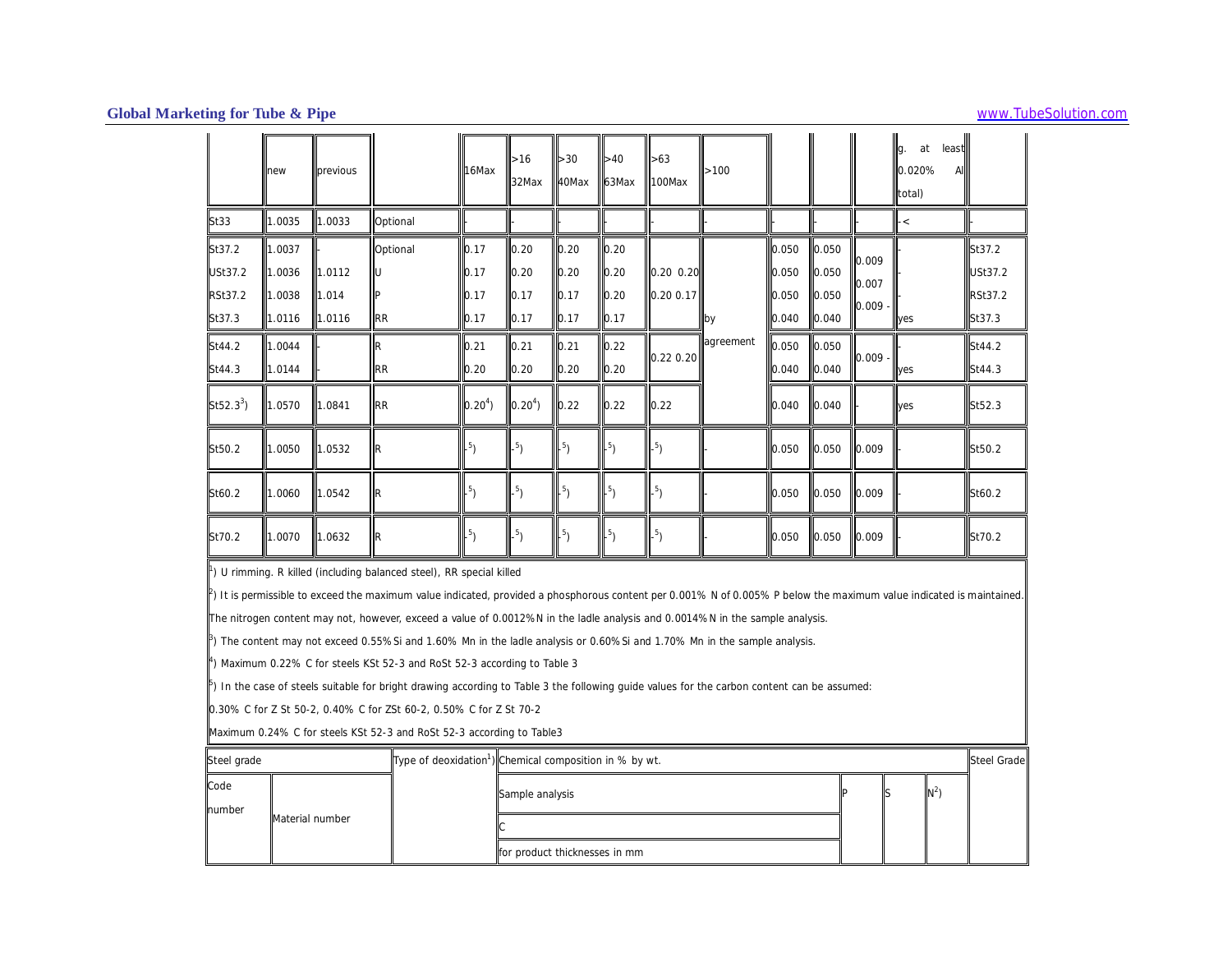|                       | new    | previous |                                                                                  | 16Max                                                                                                    | $>16$<br>32Max | $>30$<br>40Max | >40<br>63Max                                                         | >63<br>100Max | >100      |       |       |           |                |
|-----------------------|--------|----------|----------------------------------------------------------------------------------|----------------------------------------------------------------------------------------------------------|----------------|----------------|----------------------------------------------------------------------|---------------|-----------|-------|-------|-----------|----------------|
| St33                  | 1.0035 | 1.0033   | Optional                                                                         | $\cdot$ $<$                                                                                              |                |                |                                                                      |               |           |       |       |           |                |
| St37.2                | 1.0037 |          | Optional                                                                         |                                                                                                          |                |                |                                                                      |               |           | 0.065 | 0.065 | 0.010     | St37.2         |
| USt37.2               | 1.0036 | 1.0112   |                                                                                  | $\parallel$ 0.21 0.21 $\parallel$ 0.25 0.25 $\parallel$ 0.25 0.25 $\parallel$ 0.25 0.25 $\parallel$ 0.25 |                |                |                                                                      | 0.25          |           | 0.065 | 0.065 | 0.09      | USt37.2        |
| RSt37.2               | 1.0038 | 1.014    |                                                                                  |                                                                                                          |                |                | llo.19  0.19  llo.19  0.19  llo.19  0.19  llo.22  0.19  llo.33  0.19 |               |           | 0.060 | 0.060 | $0.010 -$ | <b>RSt37.2</b> |
| St37.3                | 1.0116 | 1.0116   | <b>RR</b>                                                                        |                                                                                                          |                |                |                                                                      |               | lby       | 0.050 | 0.050 |           | St37.3         |
| St44-2                | 1.0044 |          |                                                                                  |                                                                                                          |                |                |                                                                      |               | agreement | 0.060 | 0.060 |           | St44.2         |
| St44-3                | 1.0144 |          | <b>RR</b>                                                                        | 0.24 0.23 0.24 0.23 0.24 0.23 0.25 0.23 0.25 0.23                                                        |                |                |                                                                      |               |           | 0.050 | 0.050 | $0.010 -$ | St44.3         |
| St52-3 <sup>3</sup> ) | 1.0570 | 1.0841   | <b>RR</b>                                                                        | $0.22^{6}$                                                                                               | $0.22^{6}$     | 0.24           | 0.24                                                                 | 0.24          |           | 0.050 | 0.060 |           | St52.3         |
| St50-2                | 1.0050 | 1.0532   | IR                                                                               |                                                                                                          |                |                |                                                                      |               |           | 0.060 | 0.060 | 0.010     | St50.2         |
| St60-2                | 0006.1 | 1.0542   | lR.                                                                              |                                                                                                          |                |                |                                                                      |               |           | 0.060 | 0.060 | 0.010     | St60.2         |
| St70-2                | 1.0070 | 1.0632   | IR.                                                                              |                                                                                                          |                |                |                                                                      |               |           | 0.060 | 0.060 | 0.010     | St70.2         |
|                       |        |          | <sup>1</sup> ) U rimming. R killed (including balanced steel), RR special killed |                                                                                                          |                |                |                                                                      |               |           |       |       |           |                |

 $^{2}$ ) It is permissible to exceed the maximum value indicated, provided a phosphorous content per 0.001% N of 0.005% P below the maximum value indicated is maintained.

The nitrogen content may not, however, exceed a value of 0.0012%N in the ladle analysis and 0.0014%N in the sample analysis.

 $3$ ) The content may not exceed 0.55%Si and 1.60% Mn in the ladle analysis or 0.60%Si and 1.70% Mn in the sample analysis.

 $4$ ) Maximum 0.22% C for steels KSt 52-3 and RoSt 52-3 according to Table 3

<sup>5</sup>) In the case of steels suitable for bright drawing according to Table 3 the following guide values for the carbon content can be assumed:

0.30% C for Z St 50-2, 0.40% C for ZSt 60-2, 0.50% C for Z St 70-2

Maximum 0.24% C for steels KSt 52-3 and RoSt 52-3 according to Table3

|  | Table 2. Mechanical and technological properties of the steels in the as-delivered condition and/or condition of treatment according to Section 8.4.1.2 |  |
|--|---------------------------------------------------------------------------------------------------------------------------------------------------------|--|
|  |                                                                                                                                                         |  |

|                                  |          | Mechanical and technological properties 1) |                       |     |                   |                               |                      |                          |            |     |
|----------------------------------|----------|--------------------------------------------|-----------------------|-----|-------------------|-------------------------------|----------------------|--------------------------|------------|-----|
| Steel grade according to Table 1 |          | Tensile strength Rm                        |                       |     |                   | Upper yield point ReH.        |                      |                          |            |     |
|                                  |          | for product thicknesses in mm              |                       |     |                   | for product thicknesses in mm |                      |                          |            |     |
| Code                             | Material | ll< 3                                      | $\geqslant$ 3<br>≤100 | 100 | ≤16               | 16<br>≤<br>40                 | 40<br>2<br>$\leq 63$ | 63 > 80<br>∣≥<br>80<br>⊯ | $\leq 100$ | 100 |
| number                           | number   | N/mm <sup>2</sup>                          |                       |     | N/mm <sup>2</sup> |                               |                      |                          |            |     |
| St33                             | .0035    | 310 up to 540                              | 290                   |     | 185               | 1755                          |                      |                          |            |     |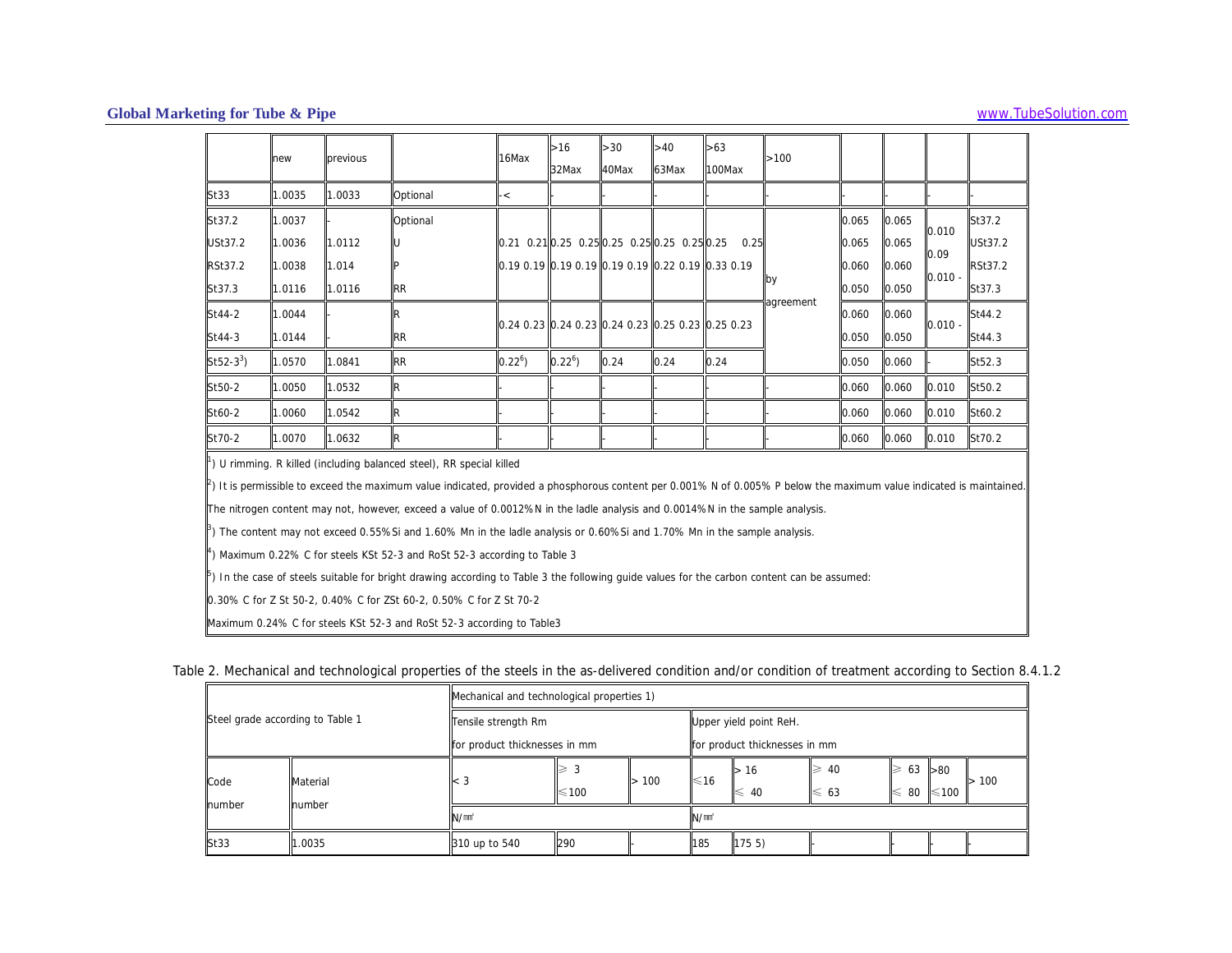| St37.2 USt37.2 | 1.0037<br>1.0035 |               |               |                  | 235 | 225 | 215 | 205 | 195 |                          |
|----------------|------------------|---------------|---------------|------------------|-----|-----|-----|-----|-----|--------------------------|
| RSt37.2 St37.3 | 1.0038<br>1.0116 | 360up to 510  | 340 up to 470 |                  | 235 | 225 | 215 | 215 | 215 |                          |
| St44-2 St44-3  | 1.0044<br>1.0144 | 430 up to 580 | 410 up to 540 | .py<br>agreement | 275 | 265 | 255 | 245 | 235 | <b>l</b> by<br>agreement |
| St52-3         | .0570            | 510 up to 680 | 490 up to 630 |                  | 355 | 345 | 335 | 325 | 315 |                          |
| St50-2         | 1.0050           | 490 up to 660 | 470 up to 610 |                  | 295 | 285 | 275 | 265 | 255 |                          |
| St60-2         | 1.0060           | 590 up to 770 | 570 up to 710 |                  | 335 | 325 | 315 | 305 | 295 |                          |
| St70-2         | 1.0070           | 690 up to 900 | 670 up to 830 |                  | 365 | 355 | 345 | 335 | 325 |                          |

1) The values of the tensile test and the bending test apply to longitudinal specimens apart from flat products ≥ 600mm width from which transverse specimens are to be taken.

2) U hot formed, untreated, N normalized. Section 8.4.1.2 applies also.

3) For notched-bar impact specimens with a width of less than 10mm the specifications according to Section 8.4.1.4 and Fig. 1 apply.

4) The test result is the average value from three tests. Only one individual value may be lower than the minimum average value of 23 or 27J, and then only by a maximum of 30%.

5) This value applies only to thicknesses up to 25mm.

|                       |                         | Mechanical and technological properties 1)                                                                                                             |                                                                                                     |                                                                                                                     |
|-----------------------|-------------------------|--------------------------------------------------------------------------------------------------------------------------------------------------------|-----------------------------------------------------------------------------------------------------|---------------------------------------------------------------------------------------------------------------------|
|                       |                         | Elongation at rupture                                                                                                                                  | Bending test (180°)                                                                                 | ISO V-notch specimens (Longitudinal)                                                                                |
| <b>Steel</b><br>grade |                         | $=$ (Gauge length Lo $=$<br>length<br>(Gauge<br>Lo<br>do)<br>80mm)<br>for product thicknesses in mm                                                    | (a Thickness of specimen)<br>product thicknesses in<br>for<br>mm                                    | for product thicknesses in<br>mm                                                                                    |
| Code-<br>number       | Position<br>of specimen | $\geqslant$<br>∣≽<br>∥≽<br>➢<br>≥<br>40 63<br>I3<br>>100<br>0.5<br>1.5<br> 2.5 <br>$\leq$<br>$\leq$<br>1 < 1.5<br>≤<br>< 2.5<br>< 1<br>-3<br>40 63 100 | <b>Position</b><br>lof<br>$\geqslant$ 63<br>3<br>specimen<br>$\mathsf{I}$ < 3<br>>100<br>≤63<br>100 | Condition<br>Test<br>οt<br>2<br>temperature <sub>10</sub><br>treatment<br>63<br><b>I</b> 16<br>>100<br>16<br>63 100 |
|                       |                         | % min.                                                                                                                                                 | Mandrel diameter                                                                                    | J min.                                                                                                              |

Table 2. (continued)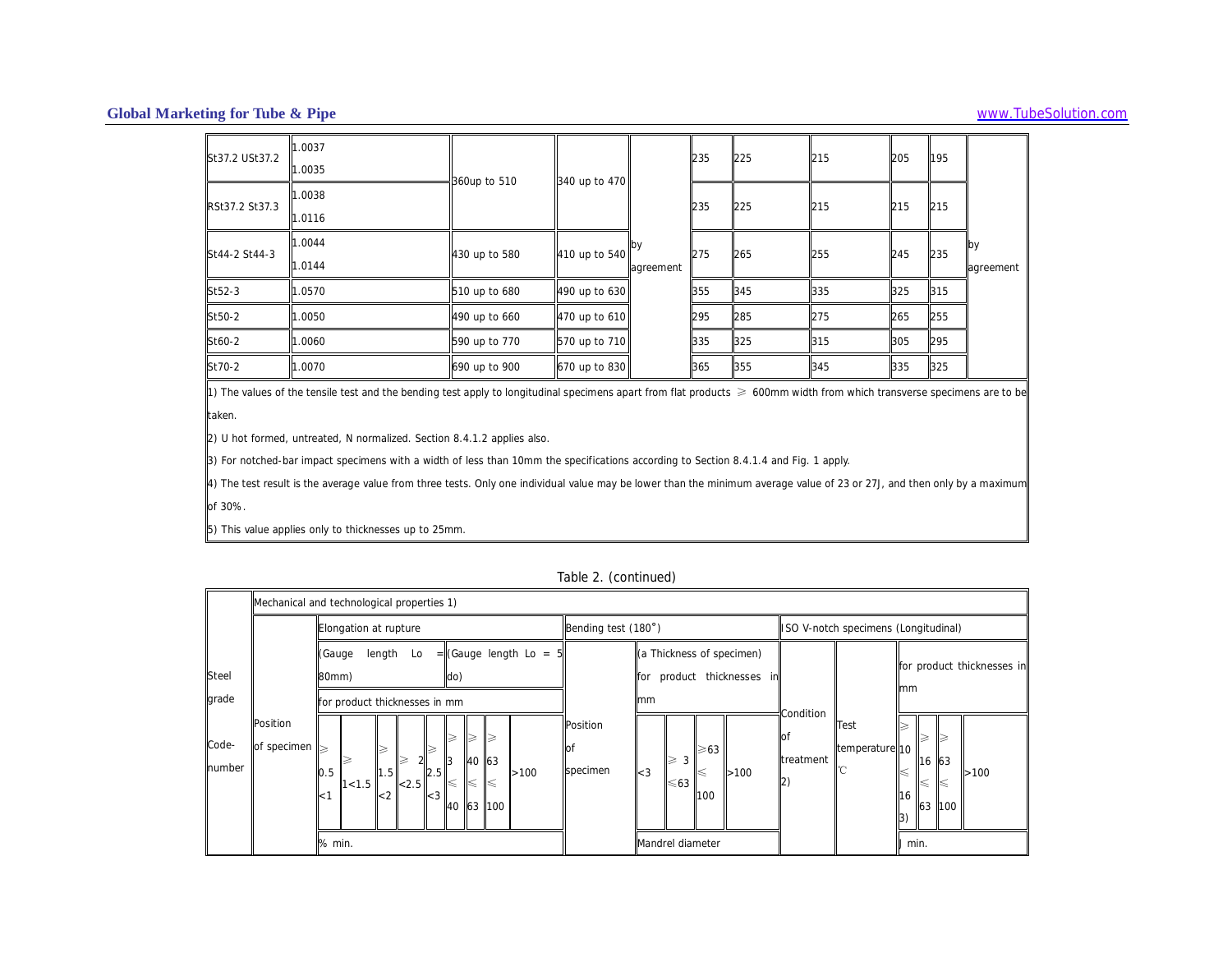| St 33    |                              | 10<br>8          | <b>111</b><br>19 | 12 13<br>10 11 |                | 14 18<br>12 16 |                            |     |   |           |              | $2.5a$ 2.5a<br>За | 13a             |      |               | U,N  |       |          |       |           |
|----------|------------------------------|------------------|------------------|----------------|----------------|----------------|----------------------------|-----|---|-----------|--------------|-------------------|-----------------|------|---------------|------|-------|----------|-------|-----------|
| St 37.2  |                              |                  |                  |                |                |                |                            |     |   |           |              |                   |                 |      |               | U, N | $+20$ | 27       |       |           |
| USt 37.2 |                              |                  |                  |                |                |                |                            |     |   |           |              | 0.5a              | 1a              | 1.5a |               | U,N  | $+20$ | 27       |       |           |
| RSt 37.2 |                              | 17<br>15         | 18<br>16         | 19 20<br>17 18 |                |                | 21 26 25 24<br>19 24 23 22 |     |   |           |              | 1.5a              | 2a              | 2.5a |               | U,N  | $+20$ | 27 27    |       |           |
| St 37.3  |                              |                  |                  |                |                |                |                            |     |   |           | longitudinal | $0.5a$ 1a         |                 | 1.5a |               |      | ±0    | 27 27 23 |       | by        |
|          |                              |                  |                  |                |                |                |                            |     |   |           | transverse   | 1a                | $\vert$ 1.5a 2a |      | by            |      | $-20$ | 27 27 23 |       | agreement |
| St 44.2  |                              | 14               | 15               | 16 17          |                |                | 18 22 21 20                |     |   | by        |              | 2a                | 2.5a            | 3a   | agreement U,N |      | $+20$ | 27       |       |           |
| St 44.3  | longitudinal                 | 12               | 13               | 14 15          |                |                | 16 20 19 18                |     |   | agreement |              | $2.5a$ 3a         |                 | 3.5a |               |      | ±0    | 27 27 23 |       | by        |
|          | transverse                   |                  |                  |                |                |                |                            |     |   |           |              |                   |                 |      |               |      | $-20$ | 27 27 23 |       | agreement |
| St 52.3  |                              | 14               | 15               | 16 17          |                |                | 18 22 21 20                |     |   |           |              | 2a                | 2.5a            | 3a   |               |      | ±0    | 27 27 23 |       | by        |
|          |                              | 12               | 13               | 14 15          |                |                | 16 20 19 18                |     |   |           |              | $2.5a$ 3a         |                 | 3.5a |               | N    | -20   | 127      | 27 23 | agreement |
| St 50.2  |                              | 12 <sup>12</sup> | 13               | 14 15          |                |                | 16 20 19 18                |     |   |           |              |                   |                 |      |               | U,N  |       |          |       |           |
|          |                              | 10               | 111              | $12$  13       |                |                | 14 18 17 16                |     |   |           |              |                   |                 |      |               |      |       |          |       |           |
| St 60.2  |                              |                  |                  | 10 11          |                |                | 12 16 15 14                |     |   |           |              |                   |                 |      |               | U,N  |       |          |       |           |
|          |                              | 6                |                  | 8              | $\overline{0}$ |                | 10 14 13 12                |     |   |           |              |                   |                 |      |               |      |       |          |       |           |
| St 70.2  |                              |                  | 15               | 6              | 117            | 8              | 11 10 9                    |     |   |           |              |                   |                 |      |               | U, N |       |          |       |           |
|          |                              | 3                | lA.              | 5              | 6              | 17             | 10                         | ll9 | 8 |           |              |                   |                 |      |               |      |       |          |       |           |
|          | 1), 2), 3) and 4) see page 4 |                  |                  |                |                |                |                            |     |   |           |              |                   |                 |      |               |      |       |          |       |           |

Table 6. Comparison of steel grades according to DIN 17 100 with the steels for general structural purposes covered in the Euronom and in the ISO Standards.

| Steel grade             | Comparable steel grade according |             |             |
|-------------------------|----------------------------------|-------------|-------------|
| according to DIN 17 100 | Euronorm 25 1)                   | ISO 630 2)  | ISO 1052 3) |
| St 33                   | Fe 310 -0                        | Fe 310-0    |             |
| $(St 37-1 4)$           | Fe 360-A                         | Fe 360-A    |             |
| St 37-2                 |                                  | Fe 360-B 5) |             |
| USt 37-2                | Fe 360-BFU                       | Fe 360-B    |             |
| RSt 37-2                | <b>Fe 360-BFN</b>                | Fe 360-B 5) |             |
| St 37-3 U               | Fe 360-C                         | Fe 360-C    |             |
| St 37-3 N               | Fe 360-D                         | Fe 360-D    |             |